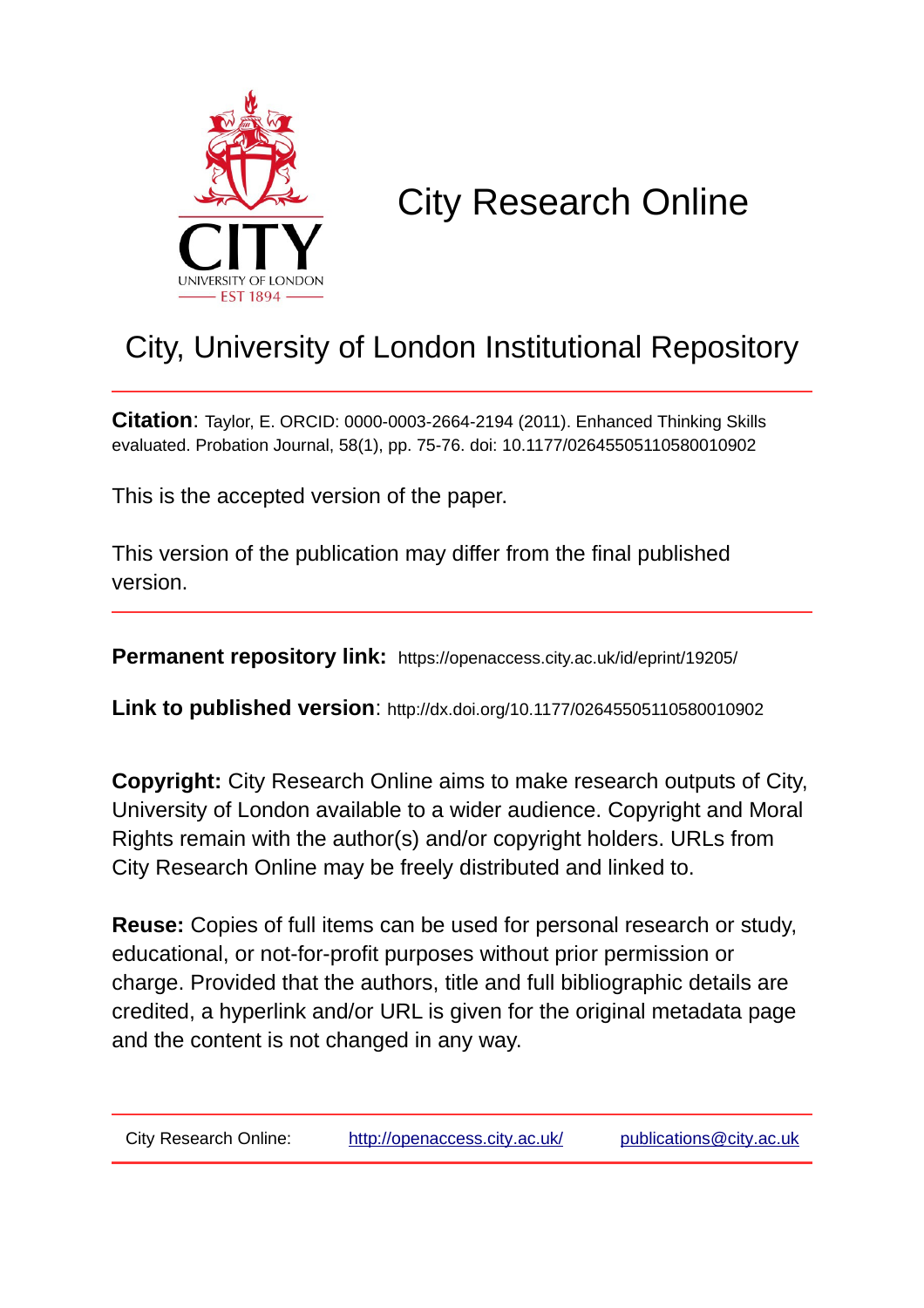## **Evaluation of the impact of the HM Prison Service Enhanced Thinking Skills programme on reoffending**: **Outcomes of the Surveying Prisoner Crime Reduction (SPCR) sample**

## **Emmeline Taylor**

Enhanced Thinking Skills (ETS) is an accredited offending behaviour programme that attempts to address thinking and behaviour patterns associated with offending. Its key objective is to reduce reconviction rates. ETS is targeted at medium-high/high risk male and female offenders with a need for cognitive skills intervention. The design of the programme stipulates that it should consist of 20 two-hour interactive sessions, delivered three to five times per week for four to six weeks, with two facilitators and a maximum of ten participants.

This report, as part of the Ministry of Justice Research Series, presents findings from an assessment of the impact of the ETS programme on the one-year reconviction outcomes of 257 prison-based participants between 2006 and 2008.

Previous research has provided inconclusive and often contradictory findings. The author asserts that this is possibly due to a failure to control for potential selection bias due to differences in unmeasured dynamic risk factors between the participants and their comparators. As such, a key element of the methodology was to evaluate the HM Prison Service ETS in terms of reconviction outcomes, whilst controlling for the different characteristics, needs and risk factors of offenders. In the study, offenders were matched on the basis of dynamic risk factors (for example, drug use, accommodation, motivation to stop offending, attitudes, education, marital status) and additional static risk factors (for instance, family criminal history) in addition to the standard static risk factors.

The sample comprised 2,771 (87% men and 13% women) prisoners sentenced to between one month and four years. The treatment sample comprised 257 (9%) prisoners who participated on ETS between March 2006 and September 2008, including 20 (8% of participants) that did not complete the course. The remaining 2,514 prisoners did not participate on ETS and were used to select a matched comparison group.

A retrospective quasi-experimental research design was used to compare the one-year reconviction outcomes of offenders with the matched comparison group. Three outcome measures of proven reoffending were used: the proportion of prisoners that were reconvicted; the frequency of reoffending; and the proportion that were reconvicted of a 'severe' offence.

The overarching finding was that ETS was effective in bringing about a statistically significant reduction in both the reconviction rate and frequency of reoffending in the year following release from custody for the participants on ETS.

Whilst the findings provide support for ETS (and by extension its replacement, Thinking Skills Programme) in custody, a secondary finding of the research was that there was a low adherence to the suitability targeting criteria amongst those prisoners receiving the programme in the period assessed. This suggests that the programme was not always administered to individuals that have been identified as the most suitable group of prisoners,